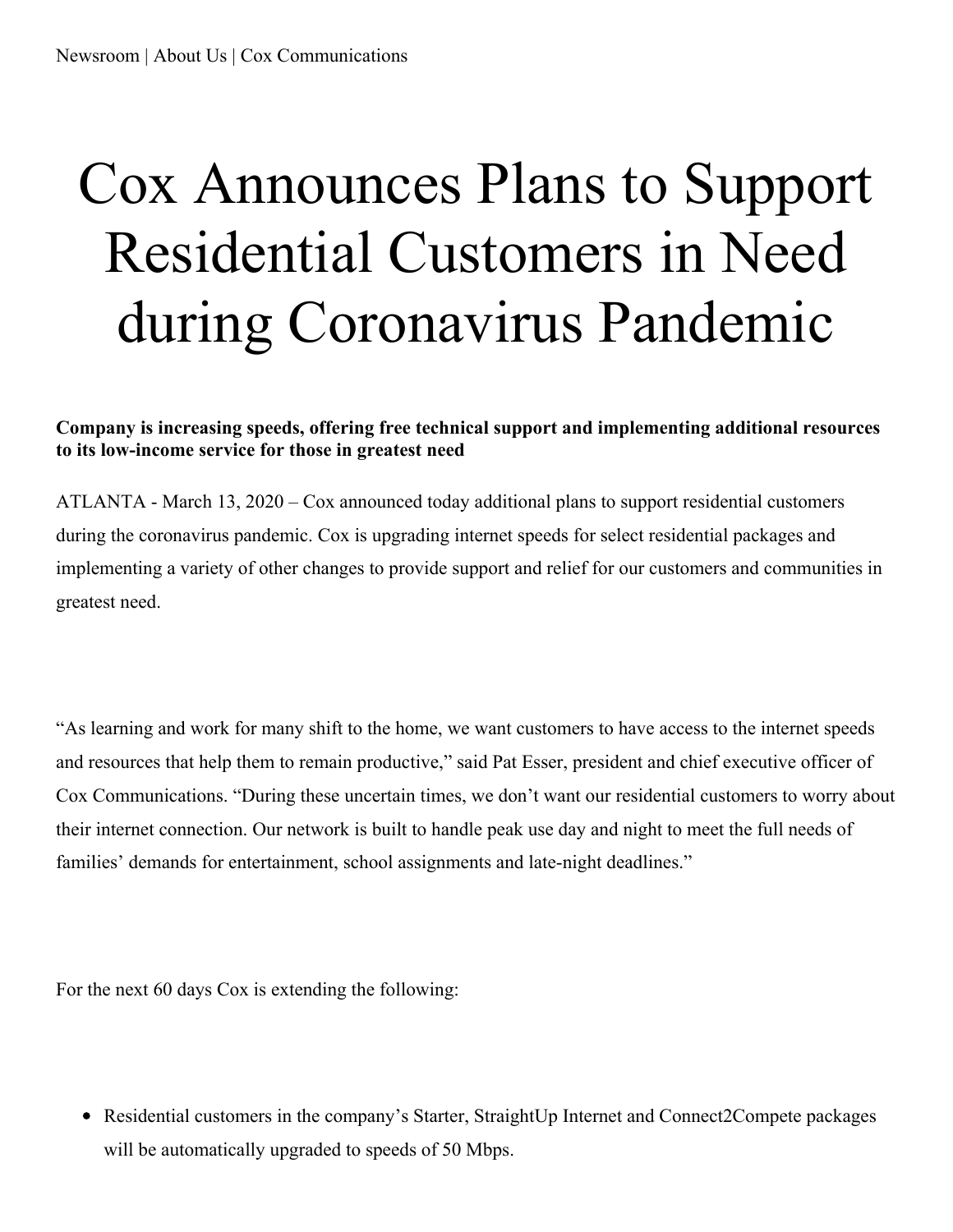- For those tiers, Cox is extending its Cox Complete Care remote desktop support at no charge to residential customers with remote helpdesk and assistance for loading new applications they may need to use during this time like online classroom support applications and web conferencing services.
- In addition to the above, an upgrade to our Essential customers from 30 Mbps to 50 Mbps, originally planned for later in the year, will be deployed.

## **Additional Connect2Compete support efforts activated**

Connect2Compete is Cox's low-cost internet product for families with school-aged children who are enrolled in low-income assistance programs. To ensure digital equity for students without internet at home, these changes intend to help families with online learning at home. For a limited time, first month of free service has also been introduced for new Connect2Compete customers.

"Offering increased speeds, a free month for new customers and advanced services to our Connect2Compete customers will especially help families keep up with assignments and communication with their schools," said Esser. "We are also in active discussions about how we can help school systems with a large population of students who need to learn from home. We stand ready to support and serve our communities in times of need."

Cox is offering to fast-track the qualification process for Connect2Compete. Schools are being asked to contact connectnow@cox.com with a list of eligible low-income students that currently do not have an internet connection. Cox will assist in getting students qualified quickly so they can continue learning from home. Cox has also partnered with PCs for People where families can purchase discounted refurbished computers. More information can be found here: <https://cox.pcsrefurbished.com/>